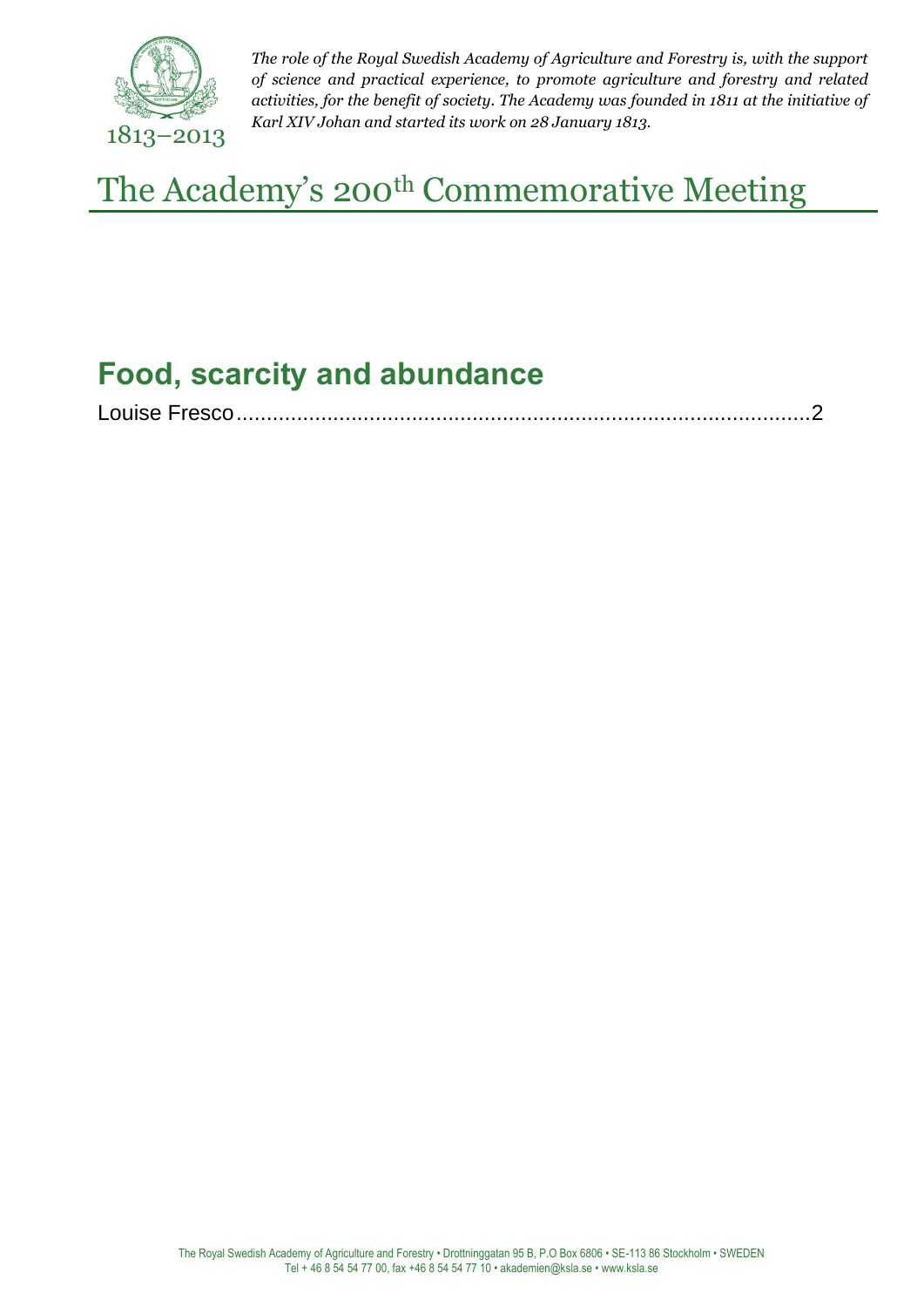

## Louise Fresco – '*Food, scarcity and abundance'*

## **The 200th Commemorative Meeting of the Royal Swedish Academy of Agriculture and Forestry on 28 January 2013**

*Your Majesties*

*Ladies and Gentlemen* 

It is a great honor to stand before you today at this celebration. Two hundred years ago, the birth of this Academy coincided with the start of the systematic application of chemical and biological science to many fields, including medicine, agriculture, forestry and food. The next two centuries constitute a remarkable period of enlightenment. Whether it was the use of fossil fuels to replace human and animal traction, the discovery and rediscovery of the Mendelian laws of genetics essential to plant and animal breeding, the unraveling of the centers of origin of crop diversity by Vavilov, von Liebig's invention of nitrogen and phosphate fertilizers making reliance on fallows, rotations or guano unnecessary, and later the production of nitrogen fertilizer from the air, the invention of drip irrigation or the chemical and the subsequent biological control of pests and diseases – each of these innovation has changed to world irreversibly, even if initial progress was slow: cereal yields in 1930 were not yet much higher than in 1850.

The results of all these changes cannot be illustrated in a better way than by the realization that if we would have gathered in this room 200 years ago, two out of three members of our generation would not have survived past the age of 40. And 9 out of 10 of us would still have been a farmer or a laborer. With very few exceptions and exclusively for members of the upper classes, human history has always been marked by poverty and food scarcity. Only very recently, starting with the generation of our great-grandparents, the majority of mankind has liberated gradually itself from the worry about its daily bread. Health, nutrition, income, leisure and education have all improved spectacularly.

Of these two centuries, the last fifty years, the time span of our own lives, have been the most exceptional. We are the first generations ever to witness both an unprecedented worldwide demographic growth as well as an unseen growth in wealth. Not just in the west, but everywhere. Starting around 1970, the scientific progress in breeding, disease and pest control, fertilization and food processing that brought prosperity to Europe and North America, finally found its way to poor nations, the ones we used to call developing countries. Thanks to the Green Revolution, led by Norman Borlaug, the only agricultural scientist ever to receive the Nobel Peace Prize, crop yields increased in every single country. The scientific basis for this revolution is simple: added nitrogen and other nutrients, shorter plants with a better harvest index, pest control, shorter growing cycles, double cropping, mechanization and irrigation. Comparable techniques were applied to increase the productivity of animals, fish and trees.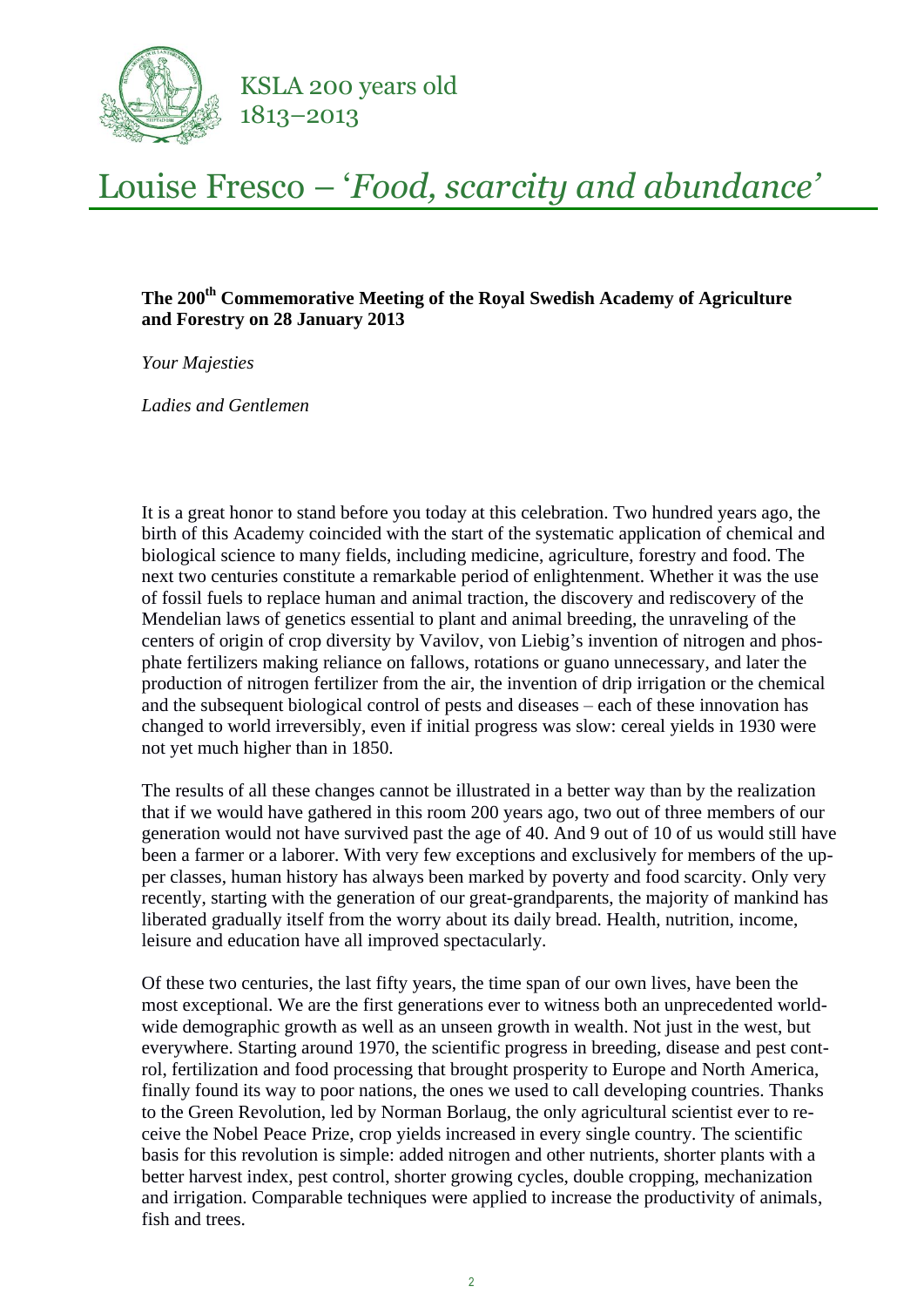At the start of the Green Revolution, world population stood at 3.5 billion. Population has doubled since, while the number of calories per person has risen by more than one quarter. The terrible famines of Biafra or Bengal have not repeated themselves, and the last widespread famine we witnessed as a result of crop failure was the Ethiopian and Sahelian disaster in the early 198os. Experimental yields of crops have quadrupled. Chronic food importers like India have become food exporters.

It is the final proof that Reverend Malthus was fundamentally wrong. We now know that famine is not the inevitable outcome of population growth, and even that in the near future population decline, rather than growth, must be our concern. Thanks to the application of science, public policy and trade, scarcity and hunger are not a necessity. Land does not need to be the limiting factor, because yields per hectare are not fixed but can and do rise dramatically. Although there is a biological limit to yields, no agricultural scientist doubts today that overall land and water productivity will be more than sufficient to feed future population. It is a great message of hope.

But all is not well. The Green Revolution brought exciting progress, but it was also marked by a simplistic belief in yields and calories. This focus obscured the negative ecological sideeffects of chemical inputs on water pollution and biodiversity, the need for micronutrients rather than calories, the social dislocation of laborers and the effects on farm income. In fact, the real beneficiaries of the increased production were the urban populations and not the rural poor. However, many lessons have been drawn in the aftermath of the Green Revolution. Food and agricultural science have adjusted accordingly, becoming more cognizant of environmental and social dimensions.

Within these two centuries, and within these last fifty years, the very last two decades saw even more of acceleration in food production. After the demise of the Soviet Union, global trade exploded, allowing vast quantities of food and in particular animal feed to be shipped around the world and integrating former subsistence farmers in worldwide networks. The growth in demand for animal foods and therefore feed is the single most important factor driving world cereal prices. Economic growth and urbanization led to a staggering growth in demand for animal products, sugar and fats. Never before have the diets of so many people been so diverse, so rich and so affordable. Most middle class households now spend about 15% of their income on food, as opposed to over 50% half a century ago.

This tremendous progress has come at a cost, however, of plenty and abundance. The presence of cheap and plentiful food implies that for the first time the number of overweight people doubles that of those undernourished a problem that is growing in developing countries. Also, about 40 % of the food grown does not reach the mouth of the consumer – in rich countries because food is thrown away through a combination of carelessness and strict adherence to freshness dates, in poor countries because of inadequate transport and storage. The expansion of large scale food production and especially of animal production, the clearing of forests and marshlands, and the use of fossil fuels have increased greenhouse gas emissions and increased concerns about global warming. The drive for efficiency has led to intensive bio-industries and the inhuman treatment of animals kept in massive numbers. The drive for biofuels from agricultural and forest lands as an alternative energy sources now may compete with food production. Even taste itself has become a victim to progress, as bland unhealthy fast food has taken over our cuisine.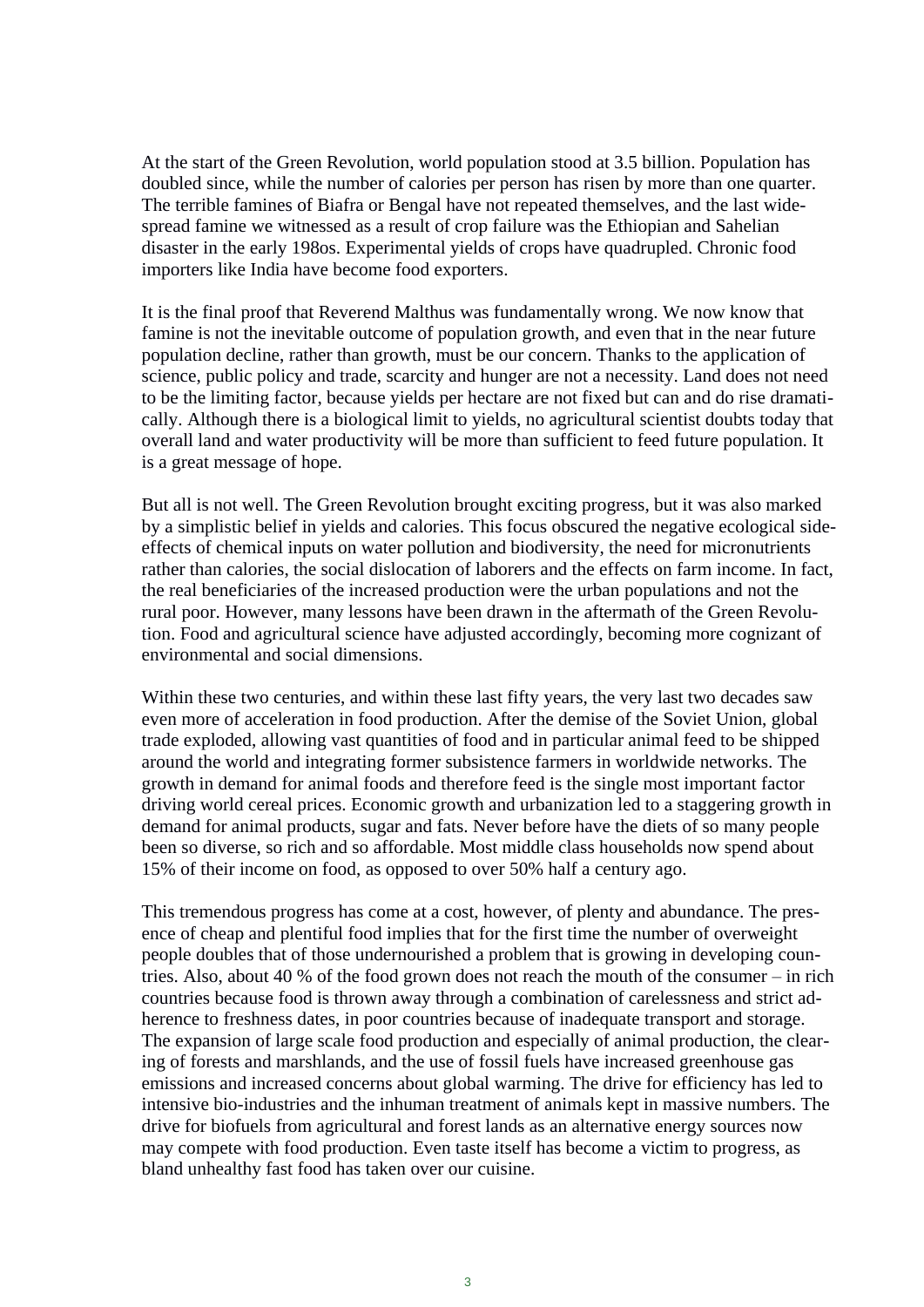In fact, one could tell two opposing stories about the last two centuries. A story about the amazing successes of science leading to an unprecedented food availability and wealth. But there is also a pessimistic story about the disasters that man has brought onto the earth as a result of economic growth. Ironically, those who have most benefited from scientific progress and the growth of wealth are the ones most doubtful of its future utility. For some in Europe, we are close to a biological meltdown, a world where we poison ourselves and the planet.

But honesty commands us to say that we have also learnt from our mistakes. We pollute less than before, we have passed legislation to protect forests and lakes. I see human history as a continuing process of learning. Yet is the lack of belief in human learning that separates today the Europeans from the emerging economies in Asia, Africa or Latin America.

The negative perception of the unprecedented success story of agricultural science is less innocent than it may seem. It risks threatening the very heart of future scientific progress. What has been achieved so far has been the result of a careful formulation of hypotheses, experimentation and peer reviewed reporting (with, obviously, a pinch of serendipity). This methodology is now questioned in western society. Science and technology combined with free trade are said to lead to uniformity and anonymity, undermining of local traditions. Science is equated with a blind belief in technocratic, top down and large scale solutions without regard for human diversity, animal welfare, and environmental damage. For some science is just one opinion among many others on the internet. The doubts about agricultural and food science take many forms: a return to local foods and identities, the rejection of intensive animal production or even modern technology as whole, the embracing of organic production methods, the rejection of fertilizer, antibiotics and chemicals, the boycotting of industrial food production and preservation, the negation of trade and the need for economic growth. Many of these points contain valid elements of critique, but as a combined general statement they represent a dangerous, conservative mix.

The profound unease that western consumers experience in the face of food abundance and leads to these opinions reflects a highly urbanized society where the links between consumers and producers need to be restored and where science has become invisible. This must be a primary responsibility for all of us in scientific institutions. I would think it is one of the greatest tasks for an Academy to communicate better about the potential and limitations of science and its role in human progress.

So in the light of the mounting criticism of science and the resistance to technological innovation in parts of the world, how do we tackle the challenge to feed over 9 billion people in 2050? Can we achieve the doubling of food and agricultural production this requires once again? The successes of the past, even with the lessons learnt so far, are no reason for complacency.

The challenges are manifold. We need sustainable, flexible and resource-efficient food systems. With more than two thirds of the population in cities labor must be made more efficient and mechanized. Food safety in the entire food chain, and in particular in animal production, needs to be rigorously ensured. Sustainability demands closing of cycles as much as possible, substituting non-renewable resources, reducing all emissions. It sounds daunting, but this task is actually quite feasible with current technology, on the condition that the right economic, policy and legal incentives are in place, including the principle of the polluter pays.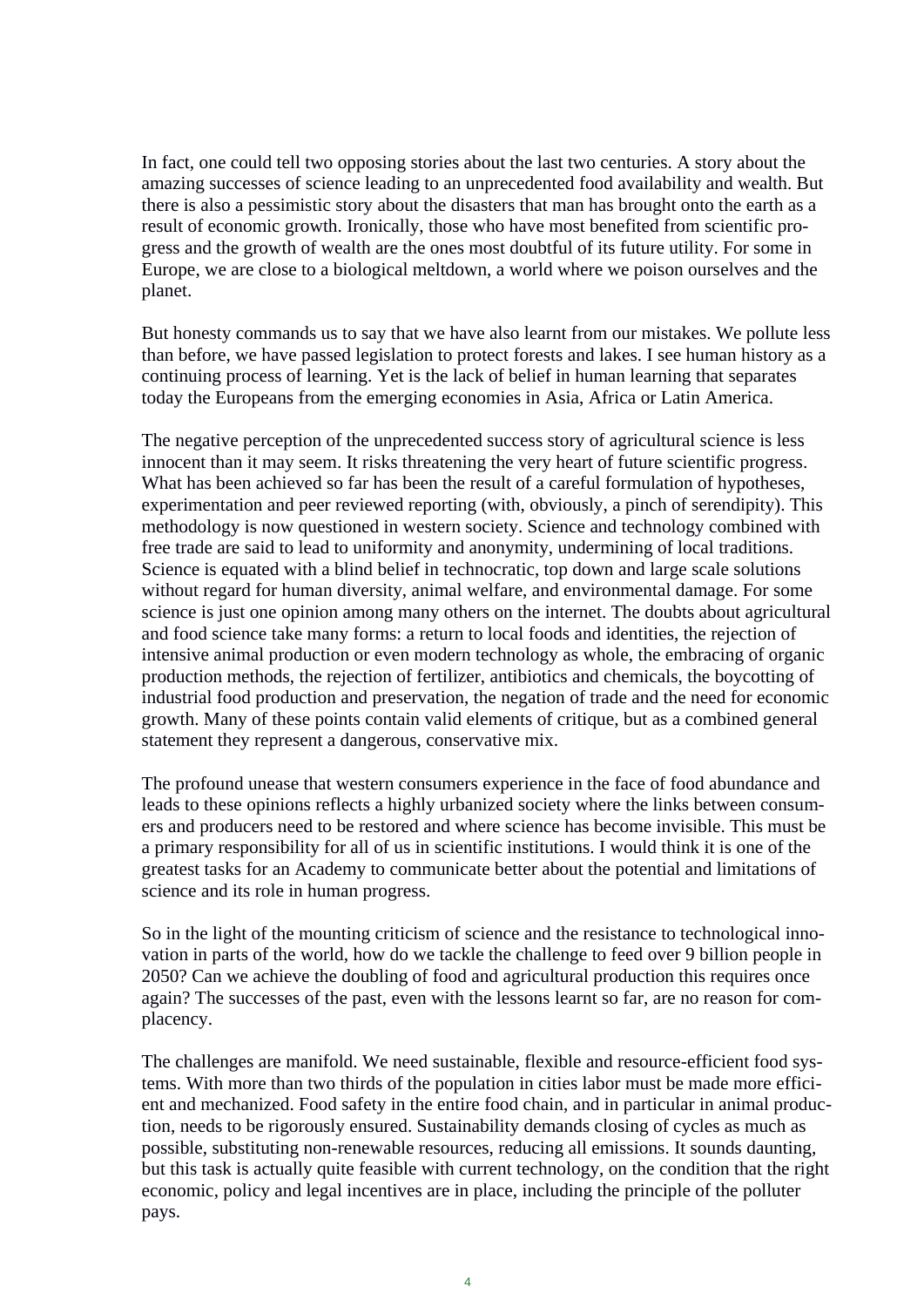The task is feasible, but it is not business as usual. We cannot repeat the Green Revolution, even if the scientific basis of that revolution still stands. I would like to single out two areas in particular that will require all our ingenuity.

Firstly, there is the challenge of producing sufficient proteins. Animal production presents increasing problems in terms of public health risks (especially poultry and pigs), animal welfare, emissions from digestion (ruminants), and concerns about feed sourcing. Fish capture and production from aquaculture raise comparable concerns. Animal products represent some of the most valuable foods for vulnerable segments of the population and should in my view not be banned nor taxed. For the poor we need more meat, more dairy, more fish, even if overconsumption of animal proteins as is already occurring in richer households. There is an urgent need in my view to obtain an international agreement on the modalities of future animal production, in order to create a level playing field. Standards on workers conditions, public veterinary health, animal welfare and emissions should be adhered to by all countries. Moreover, we need to explore innovations that reduce the burden of animal protein production. The way forward is to look towards partial substitution: in processed meats, without the consumer noticing it, up to a third of animal proteins can be replaced by vegetable proteins. Moreover, new sources of proteins can be found in algae, bacteria and possibly in waste water and through waste retrieval.

Secondly, there is the challenge of harnessing genetic technology, in particular genetic modification of plants, trees and animals.

Europe cannot afford its current paralysis. Decisions and even the implementation of previous decisions by the EU are now avoided by politicians for fear of public opinion. The result is that among the twenty most important producers of genetically modified crops there is only one European country, Spain, at nr 19. I am certainly not arguing for a blanket approval of genetic technology, but for the acceptance of the principle that for some specific applications in the field of food, feed and bio-energy and climate mitigation, it may be essential and even the only alternative. I am thinking of disease resistance in cassava, the crop of Africa's poor, of provitamine A enhanced golden rice, of feeds containing enzymes that reduce the phosphate load to the environment from pigs. Europe's long standing tradition of public scrutiny, public-private partnerships, transparency and risk control must induce it to remain in dialogue with the rest of the world and not to marginalize itself in what may well prove to be one of the important scientific breakthroughs of the future.

So there is much work ahead. Most importantly, the poor are still with us, as around 850 million people are still undernourished and perhaps a billion are not eating adequate diets. Their number has been stagnating and will not decline as rapidly as we hope. Hunger and chronic poverty are mainly due to civil strife in failed states, temporary dislocation due to natural disasters and lack of purchasing power rather than failures in agriculture. This is mainly the stuff of politics. Science can only provide partial answers here, but surely their lot must be our priority.

For the first time in our history the vast majority of the world has enough and even more than enough to eat, even if the diversity and quality remains wanting for many. Today, however, we need social and political institutions not to deal with the distribution of scarce foods, but to manage our abundance and our greediness. After an evolution of hundreds of thousands of years of scarcity, we humans have no innate tendency to moderation. Nor do we have a good collective memory. Entire young generations grow up today for whom food is something in a